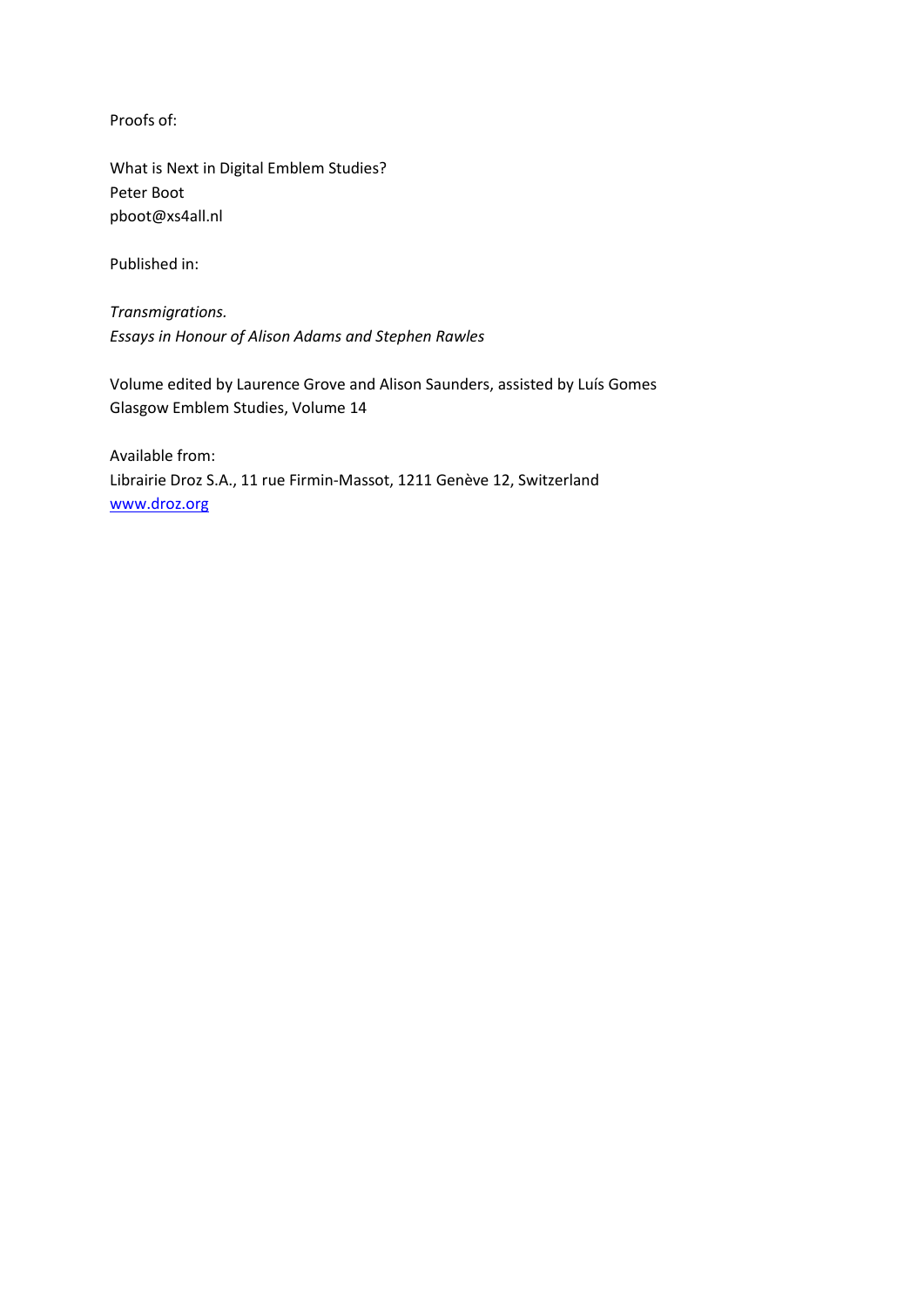# What is Next in Digital Emblem Studies?

BY

# PETER BOOT

## UTRECHT UNIVERSITY AND HUYGENS INSTITUTE

Over the last few years, Stephen Rawles and Alison Adams have created a number of very useful and very carefully organized emblem sites. I have had the privilege of witnessing some of the work done in building these sites and I know how much thought and care went into every detail of these sites, efforts that the users of the sites will appreciate.

In this paper, in what is something of an agenda for digital emblem studies, I will look into a crystal ball and try to sketch how these collections of digitized emblem books might be embedded in a wider infrastructure. This is certainly a speculative undertaking. Given the pace of development in the computer world and on the web it is likely not to last very long. But still, it is important that from time to time we ask ourselves what we need and gauge what the future may have in store. I will argue that what we need can be grouped into four agenda items: more material; interoperability between resources and tools; facilities for visualization; and finally an integration of these facilities into something like an early modern researcher's workstation. I will try to sketch what this workstation might look like. $1$ 

## MORE MATERIAL

The first thing that we undoubtedly need is the availability of more digital material. This goes without saying. But what material do we need, and in what form?

The digital material that emblem researchers need consists of (i) emblem books; (ii) surrounding material; (iii) reference works; and (iv)

 $\overline{a}$ 

<sup>1</sup> A rich source of inspiration on these subjects is *Digital Humanities Quarterly*, 3 (2009), eds. Gregory Crane and Melissa Terras, on the theme of 'Changing the Center of Gravity: Transforming Classical Studies Through Cyberinfrastructure'. The community of Classical studies has been at the forefront of computer use in the humanities.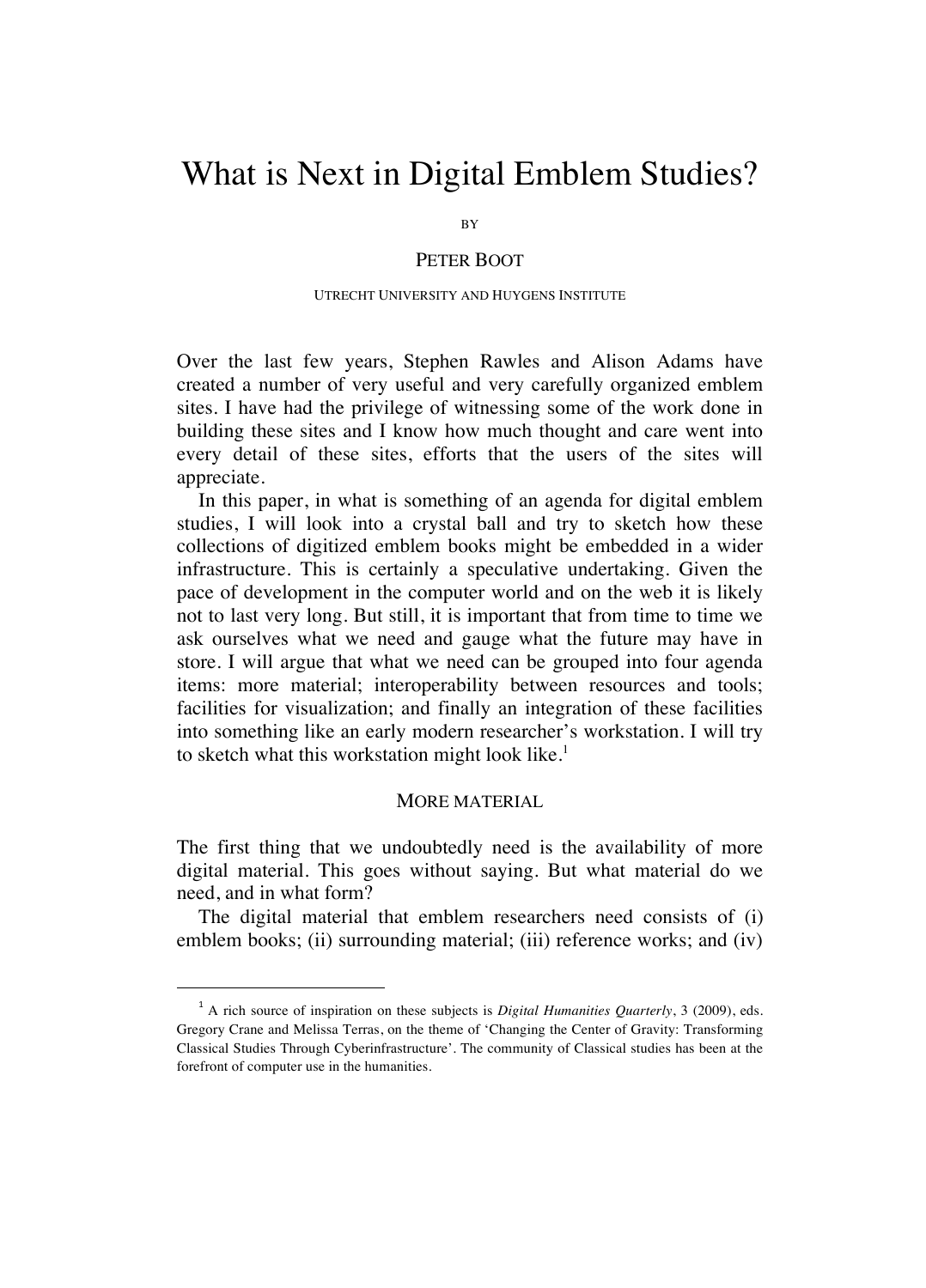secondary material. The need for emblem books probably speaks for itself, so I will consider the other categories briefly.

'Surrounding material' is a very wide field. It includes related genres (such as fable books), contemporary emblem theory, other works created by emblem authors, books that were used as sources (classical authors in contemporary editions, anthologies), and all the works that may have been influenced by emblems or have exerted an influence on emblems. That is a very wide category of material, which it is impossible clearly to delimit. In an ideal world, indeed, there would be no limits, and that is why the several initiatives to digitize entire libraries are so important. I shall come back to some limitations of these initiatives below, but it is important first of all to state that digitizing all remaining Early-Modern printed material is a worthy and sensible goal. As emblem researchers we are after all often not only interested in the emblem, but also in how the emblem reflects the wider mentality and culture of the age, and it is clear that love poetry, drama, occasional prints, theological writing, politics, and history are all in some way relevant to that. This does not mean, however, that there are no priorities.

'Surrounding material' also includes the output of the visual arts. The first priority probably would be prints, but again it is impossible to distinguish precisely the relevant from the irrelevant. Painting, sculpture, church decoration, decorated household objects, tapestry, tiles, gravestones—these can all be the bearers of emblematic motifs. There should be national archives of digitized art whose mission it is to collect and make accessible digital representations of all art objects housed in, or created in, that country. Emblem researchers, like many others, need such resources.

The third category of materials that need to be digitally available is 'reference works'. Dictionaries are a prime candidate; biographical dictionaries, bibliographies in general and emblem bibliographies in particular are all indispensable. We also need encyclopaedias of art, of literature (both modern and historical), of culture, politics, religion, etc. Again, emblem researchers are not the only ones who need this material, but we cannot rely on others to think of our needs.<sup>2</sup>

-

<sup>&</sup>lt;sup>2</sup> As Crane et al. write in the context of classics: 'Classicists cannot expect colleagues who work primarily in English and with relatively recent sources to anticipate the problems of working with historical languages. Classics—and all disciplines which draw upon languages of the past—must tirelessly engage in larger conversations and be prepared to defend the significance of language'. See Gregory Crane, David Bamman and Alison Babeu, 'ePhilology: When the Books Talk to their Readers', in *The Blackwell Companion to Digital Literary Studies*, eds. Ray Siemens and Susan Schreibman (Oxford: Blackwell, 2007), pp. 29-64. See p. 53. Each field, therefore, has its own specific needs.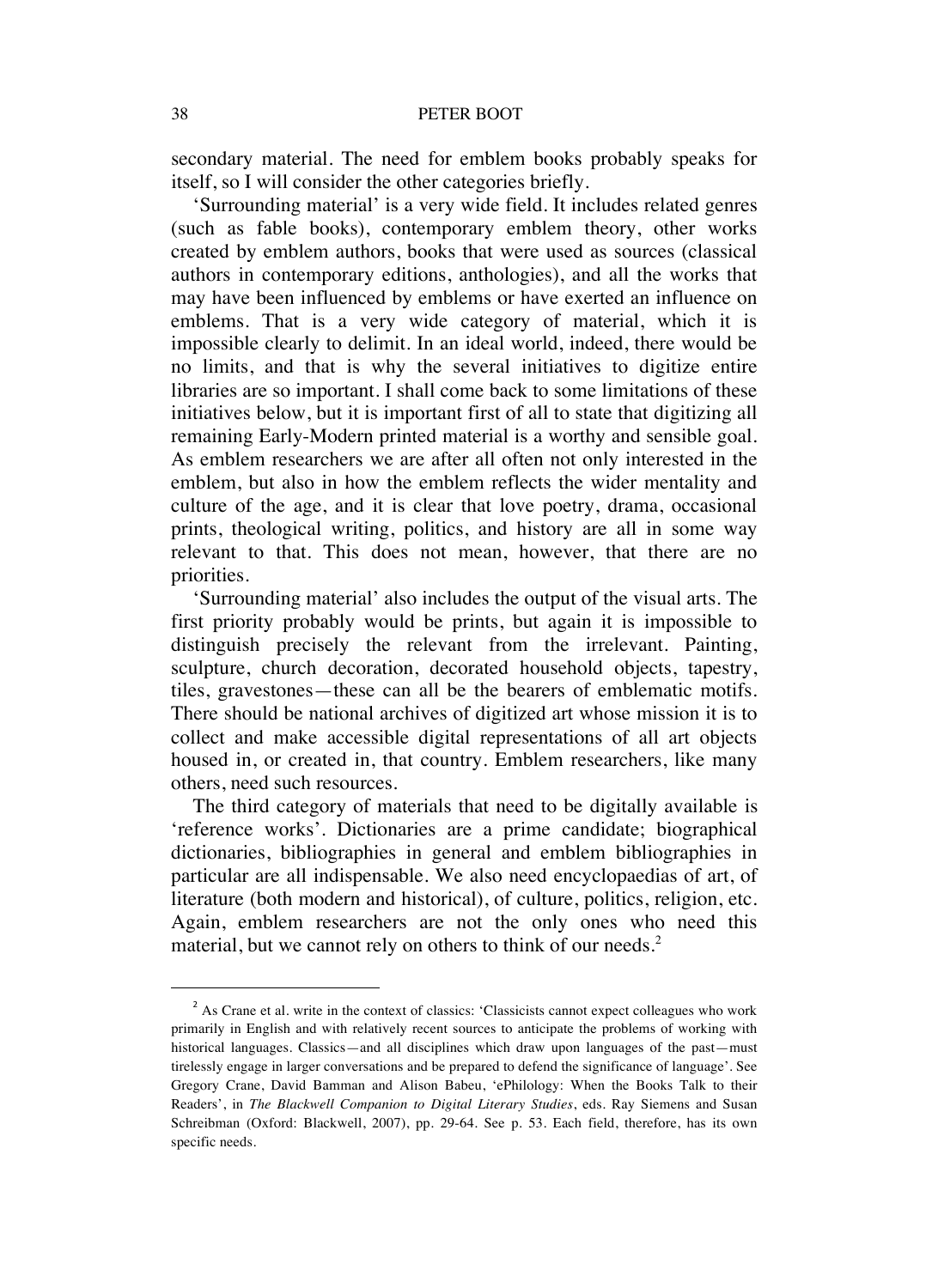Finally, what we need is digital emblem studies. We need a digital bibliography for emblem studies first, but we also urgently need fulltext digital versions of emblem articles and books. This is especially important since emblem studies are often published in conference proceedings that can be difficult to obtain, and since *Emblematica*, the flagship journal of the discipline, does not form part of the JSTOR or MUSE initiatives. Emblem scholarship may also be hard to find as it is by nature international and multilingual. Fear of copyright problems often acts as an impediment to making available digital versions of articles, but the movement towards Open Access for scholarship should remove those fears.<sup>3</sup> Publishers who cannot live with these realities may need to rethink their position.

Another issue relates to the format in which this massive amount of digitized material will become available. It is clear we cannot expect all the material to be transcribed, encoded and indexed to the level of perfection of the Glasgow Emblem Digitization Project, and anything is always better than nothing. Sagrario Lopez Poza and Sandra Maria Fernández Vales now list thirty-two emblem books in Google Books,<sup>4</sup> and a similar number, partly overlapping, are available in the Internet Archive. Yet, the value of digitized resources depends critically on the availability of adequate metadata and a reasonably trustworthy text. The required level of correctness of the text of course depends on the purpose for which it is used. For trustworthy searching, concordancing, textual or stylistic analysis, an error-free text is required.<sup>5</sup> For higherlevel operations (e.g. searching that takes into account structural characteristics, or fetching structural elements of texts for display elsewhere) some level of structural encoding is necessary, presumably according to the *Guidelines* of the Text Encoding Initiative (TEI).6 Emblem texts, being, as they are, structures of related fragments, lend

 $\overline{\phantom{0}}$ <sup>3</sup> On this subject see M. Heath, M. Jubb and D. Robey, 'E-Publication and Open Access in the Arts and Humanities in the UK', *Ariadne*, 54 (2008), 6.

<sup>4</sup> Sagrario Lopez Poza and Sandra Maria Fernández Vales, 'Catálogo de ediciones digitales de libros de emblemas y obras afines accesibles en Internet' at:

http://rosalia.dc.fi.udc.es/emblematica/CatalogoDEBOW.pdf. The site, which dates from 2009, was accessed on 20 March 2009.

<sup>&</sup>lt;sup>5</sup> It should be noted that fuzzy searching, often presented as a solution for OCR errors in text, leads to extra hits, but dramatically reduces search precision. Researchers will lose time having to wade through large numbers of irrelevant search results.

<sup>&</sup>lt;sup>6</sup> The Text Encoding Initiative has created guidelines for the encoding of texts in the humanities. See Lou Burnard and Syd Bauman, 'P5: Guidelines for Electronic Text Encoding and Interchange' at

http://www.tei-c.org/release/doc/tei-p5-doc/en/html/index.html. The site, which dates from 2007, was accessed on 20 March 2009. The Glasgow Emblem Digitization Project has based itself on these guidelines.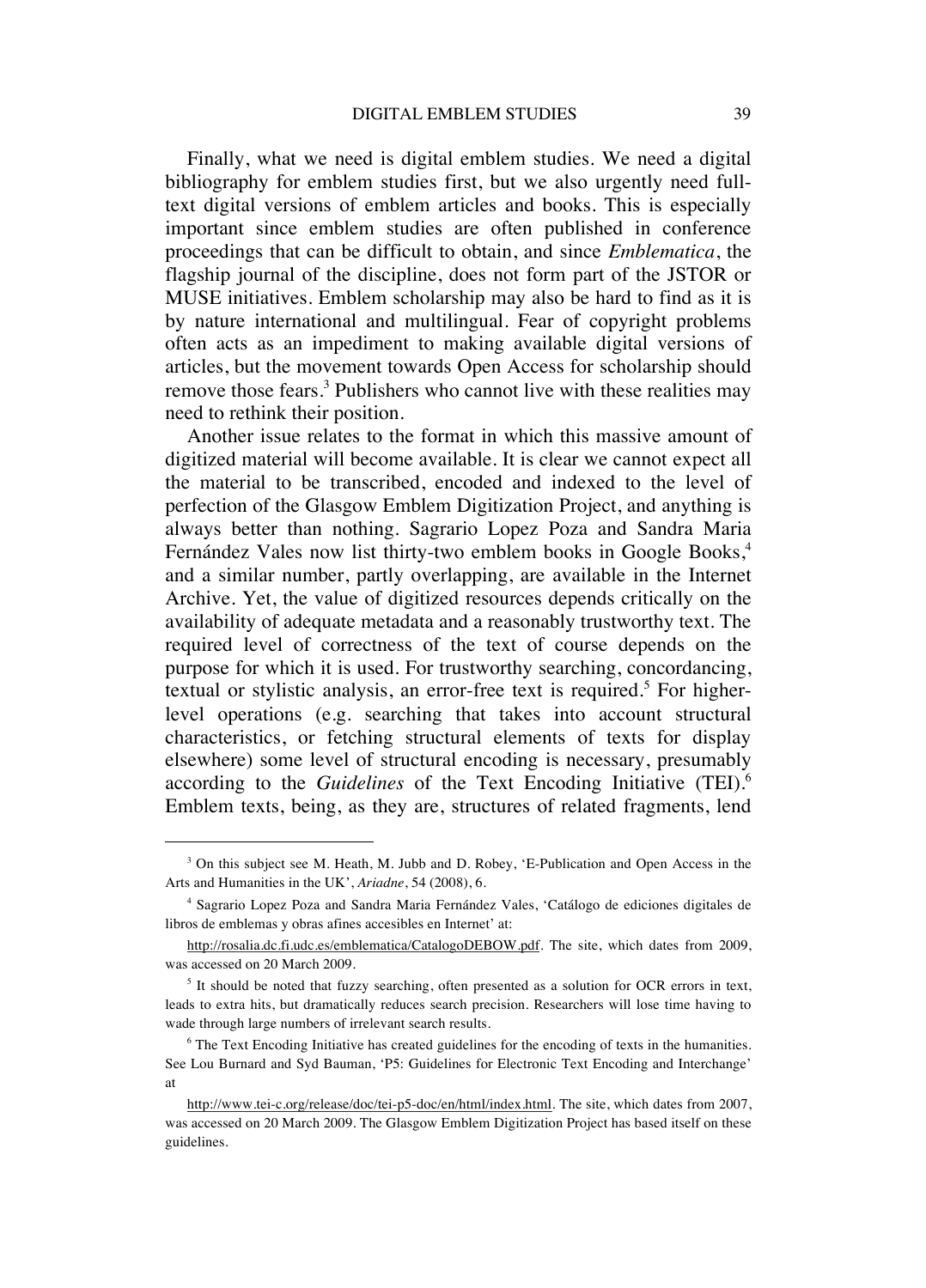themselves very well to a hierarchical TEI-type encoding. For emblem pictures, and other pictorial material, indexing of pictorial motifs is desirable. Iconclass is the obvious choice of indexing system to be used. $7$ 

This is not to say that all these things must necessarily be accomplished at a single stroke. It is quite possible for Google or the Open Content Alliance or others to make a first attempt at OCR and come back to it a few years later, when algorithms will have become better.<sup>8</sup> Undoubtedly, we will see advances in machine-created structure encoding. Collaborative structures may grow where people improve the texts with which they work,<sup>9</sup> and social tagging will function as an informal complement to cataloguing.<sup>10</sup>

## INTEROPERABILITY

Interoperability between digital resources and programmes exists if they can communicate with each other without human intervention. This is important if we want to automate, as far as possible, the exchange of data between sites and programmes. We need to automate these exchanges if we want to build a usable interface with which an emblem scholar can work—that is, if we want to avoid the scholar having to visit dozens of sites and manually merge data from these sites. We need to move away from what has become known as the 'silo-model' of digital scholarship.<sup>11</sup>

Two examples: a site that houses a digital dictionary is good to have, but a programme that takes a word and returns the corresponding dictionary entry is better. Having a programme like that would make it

 <sup>7</sup> See Hans Brandhorst, 'Using Iconclass for the Iconographic Indexing of Emblems', in *Digital Collections and the Management of Knowledge: Renaissance Emblem Literature as a Case Study for the Digitization of Rare Texts and Images*, eds. Mara Wade, Gunthram Geser and John Pereira (Salzburg: DigiCULT, 2004), pp. 29-44.

<sup>8</sup> I will not go into some of the limitations of Google's library search programme. Some have reported extremely difficult situations: see Paul Duguid, 'Inheritance and Loss?: A Brief Survey of Google Books', *First Monday,* 12 (2007), 8; Robert B. Townsend, (2007), 'Google Books: Is It Good for History?', *Perspectives Online,* 45 (2007), 6. But one can hope Google will tighten their quality controls. Furthermore, one can argue that it is not solely for Google to scan our heritage. It is the national European libraries that should begin to digitize their full holdings, as at least the Bibliothèque nationale de France seems to understand.

<sup>9</sup> See Gregory Crane, David Bamman and Alison Babeu, 'ePhilology: When the Books Talk to their Readers'.

<sup>&</sup>lt;sup>10</sup> See Daniel J. Cohen, 'Zotero: Social and Semantic Computing for Historical Scholarship', *Perspectives Online,* 45 (2007), 5.

 $<sup>11</sup>$  See Stephen G. Nichols, 'Time to Change our Thinking: Dismantling the Silo Model of Digital</sup> Scholarship', *Ariadne,* 58 (2009), no pagination.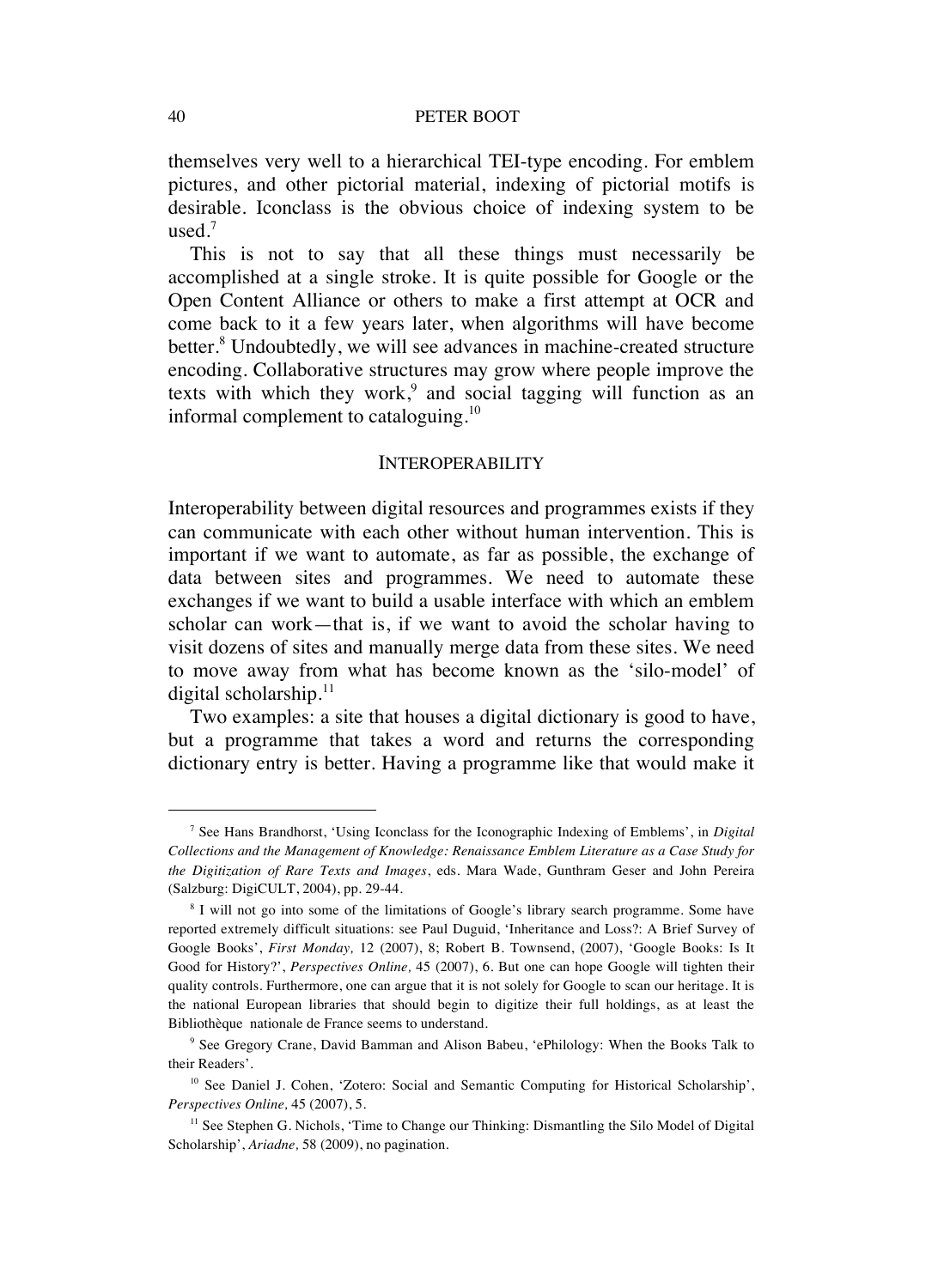possible to have a dictionary search box embedded in the emblem scholar's workbench about which I speculate below. Alternatively, such a programme could be used to fetch a word's meaning when the mouse is placed over the word, and display the meaning in a tooltip. On a perhaps more basic level, an emblem scholar should not need to visit numerous emblem sites in order to investigate other uses of a specific motif, or to spend excessive time looking for a pictorial motif in multiple image banks.

What we need therefore is aggregation (collecting of data from multiple sites and making it accessible from a single site), and what is known as web services, that is exposing functionality and data in programmable interfaces over the web. Aggregation is what the emblem portal site does when it collects the emblem data from the individual emblem sites.<sup>12</sup> A single search on the portal site should show the relevant emblems from all of the participant websites. The emblem schema proposed by Thomas Stäcker would make it possible for the emblem portal to receive higher quality (that is, better described) data and thus to offer more precise search options.<sup>13</sup> Because the schema conforms to the Protocol for Metadata Harvesting designed by the Open Archive Initiative, others could fetch the same data and offer other search interfaces (or perhaps not a search interface but a spectacular visualization) (see next section).

Web services would make it possible for programmes to assemble the information that a scholar needs, either when he or she asks for it or in anticipation of a possible need. We will see some examples in the 'Integration' section, below. One of the most basic web services would be the facility to request named fragments of digital texts from digital repositories. We could then ask for the text of one emblem, or we could ask for one epigram. Outside the emblem realm it opens the way to requesting anything, from a single line in a poem to an entire volume of correspondence. A standard in the making for this type of request is the Canonical Text Services (CTS) Protocol.<sup>14</sup> Other important web services would expose a site's search functionality: entering a search

 $12$  For the OpenEmblem portal, see Mara R. Wade, Mara R. (2004), 'Toward an Emblem Portal: Local and Global Portal Construction', in *Digital Collections and the Management of Knowledge: Renaissance Emblem Literature as a Case Study for the Digitization of Rare Texts and Images*, eds. Mara Wade, Gunthram Geser and John Pereira (Salzburg: DigiCULT, 2004), pp. 115-20.

<sup>13</sup> See Thomas Stäcker, 'Setting the Emblem Schema to Work', in *Learned Love: Proceedings of the Emblem Project Utrecht Conference on Dutch Love Emblems and the Internet (November 2006)*, eds. Els Stronks and Peter Boot (The Hague: DANS, 2007), pp. 201-209.

<sup>&</sup>lt;sup>14</sup> See Neel Smith and Chris Blackwell, 'The Canonical Text Services Protocol', at

http://chs75.harvard.edu/projects/diginc/techpub/cts. The site, which was created in 2007 and updated in 2008, was accessed on 20 March 2009.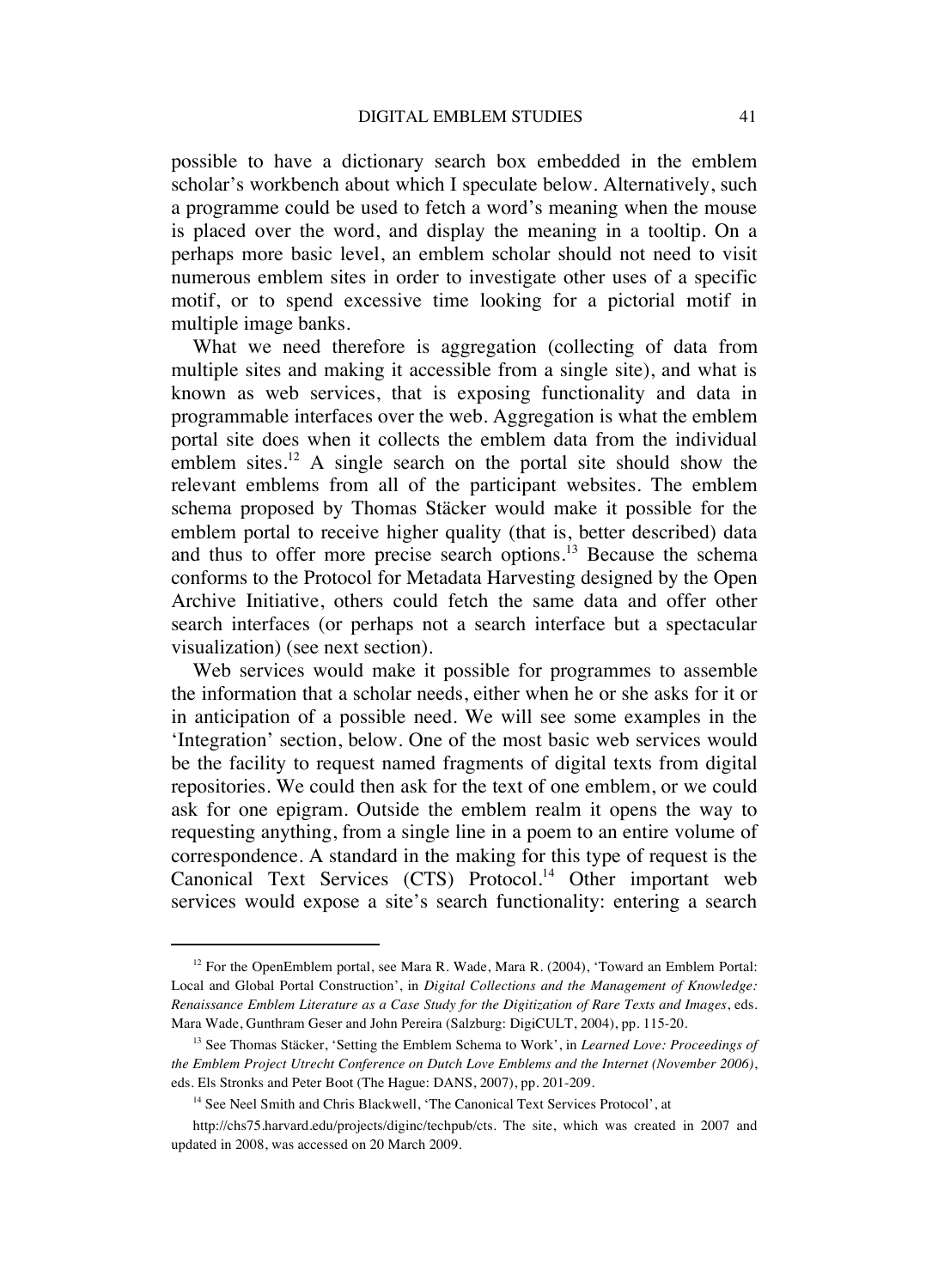term would return a list of hits. The application could then do the searching on behalf of the emblem scholar (again, we will see how useful that can be in the 'Integration' section), but possibly do other things as well: for instance lemmatise the search hits, or look up a translation of the hits at another site. Other web services would fetch and display annotations on the work that a scholar studies.

Rather than data, web services could also provide functionality. The prototypical application would probably be the text analytical functions offered by the Canadian Text Analysis Portal for Research (TAPoR). Functions TAPoR offers include among other things concordancing, lemmatisation and parsing. But web services can also be used to compute and return visualizations, to analyse pictures, or essentially to do anything that does not require user interaction.

## VISUALIZATION

Students of the emblem know that images can be very effective in conveying or suggesting information. Franco Moretti's *Graphs, Maps, Trees* argues convincingly for the importance of visualization in literary studies.<sup>15</sup>

A large number of potentially interesting visualizations spring to mind. Visualization based on maps would be useful, for example, in showing the place of residence of the dedicatees of emblems in an emblem book, or the bearers of the *imprese* discussed in a book. It would be interesting to see the number of emblem books (titles or copies) by the city where they were printed. Or maps displaying the cities where emblematic pageants, exhibitions or ballets were incorporated into festivities. Or displays of estimated literacy levels by country over the period of popularity of the emblem. The groundswell of applications for Google Earth suggests there must be many possible applications in emblem studies.

When visualizing time rather than space, the first thing that comes to mind is bringing together in a timeline the complete production of emblem books, possibly using a separate row for each language. Other visualizations (inspired by Moretti) would include the number of books produced per year, or the period of popularity of emblem sub-genres. Again, we may want to display these data together with other data that we think may be related: political developments, educational

 <sup>15</sup> Franco Moretti, *Graphs, Maps, Trees: Abstract Models for Literary History* (London: Verso, 2005). On the importance of digital visualization in the humanities, see M. Jessop, 'Digital Visualization as a Scholarly Activity', *Literary and Linguistic Computing,* 23 (2008), 281-293.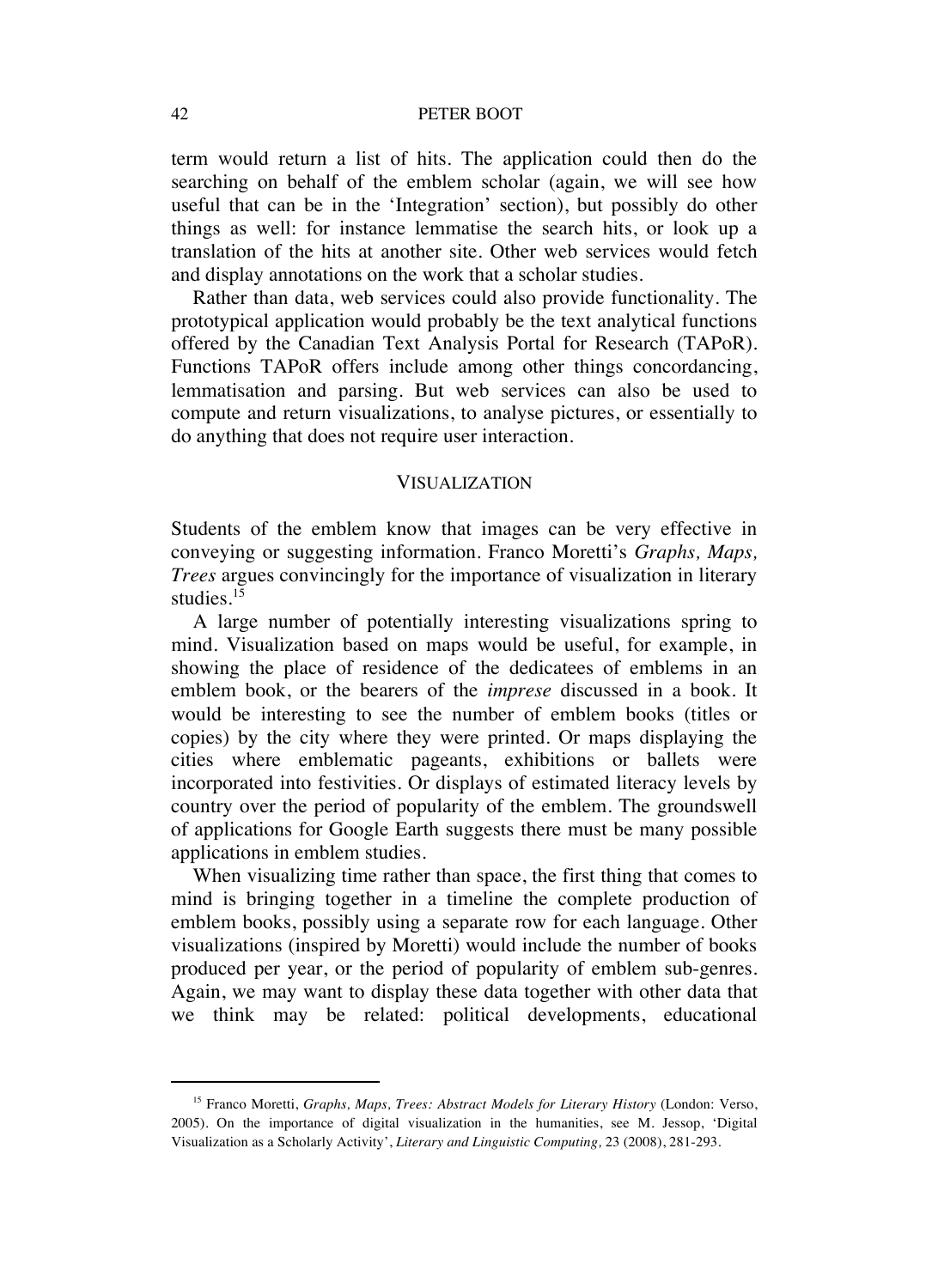innovations, or whatever else we might wish to investigate in this context.

It might also be interesting to visualize the changing use of languages in emblem books (Latin and the vernacular) in different periods and areas, possibly in relation to their use in other genres. But visualization is not limited to (more or less) objective properties of the books; it is also relevant in conjunction with interpretative annotation. Els Stronks gives an example in the bar charts that show the numbers and roles of churches and crosses in the emblem book pictures digitized in the Emblem Project Utrecht.16 In an ideal world, these visualizations would provide an entry into the underlying data, as suggested by John Unsworth in his 2005 Lyman Award Lecture: 'How can we make visualizations function as interfaces, in an iterative process that allows the user to explore and tinker? $17$ 

One area where visualization may be very useful is in investigating relations between emblem books. As David Graham noted long ago, we need diagrams that visualize the links that have been created between emblems and books.<sup>18</sup> But this is just one more example of the many situations where we need to bring together texts and annotations in intuitive overviews that help us '[use] vision to think'.19

## INTEGRATION

My last section concerns an emblem research workbench that would take advantage of some of the facilities mentioned above. People have imagined what a manuscript researcher's workstation should look like.<sup>20</sup> An emblem research workbench would be an example of a virtual

<sup>&</sup>lt;sup>16</sup> Els Stronks, 'Churches as Indicators of a Larger Phenomenon: The Religious Side of the Dutch Love Emblem', in *Learned Love: Proceedings of the Emblem Project Utrecht Conference on Dutch Love Emblems and the Internet (November 2006)*, eds. Els Stronks and Peter Boot (The Hague: DANS, 2007), pp. 73-92.

<sup>&</sup>lt;sup>17</sup> John Unsworth gave the 2005 Lyman Award Lecture at the National Humanities Center. Its title was 'New Methods for Humanities Research'. For an experiment in using generated pie charts and bar charts to provide access to annotations from within a digital edition, see Peter Boot, 'A SANE approach to annotation in the digital edition', *Jahrbuch für Computerphilologie,* 8 (2006), 7- 28.

<sup>&</sup>lt;sup>18</sup> David Graham, 'The Emblematic Hyperbook: Using HyperCard on Emblem Books', in *Hypermedia and Literary Studies*, eds. Paul Delany and George Landow (Cambridge MA: MIT Press, 1991), pp. 273-286.

<sup>&</sup>lt;sup>19</sup> This quotation is a reference to Stuart K. Card, Jock D. Mackinlay and Ben Shneiderman, eds., *Readings in Information Visualization: Using Vision to Think* (San Francisco: Morgan-Kaufmann, 1999).

<sup>&</sup>lt;sup>20</sup> See Sylvie Calabretto and Andrea Bozzi, 'The Philological Workstation BAMBI (Better Access to Manuscripts and Browsing of Images)', *Journal of Digital Information,* 1 (1998), no pagination.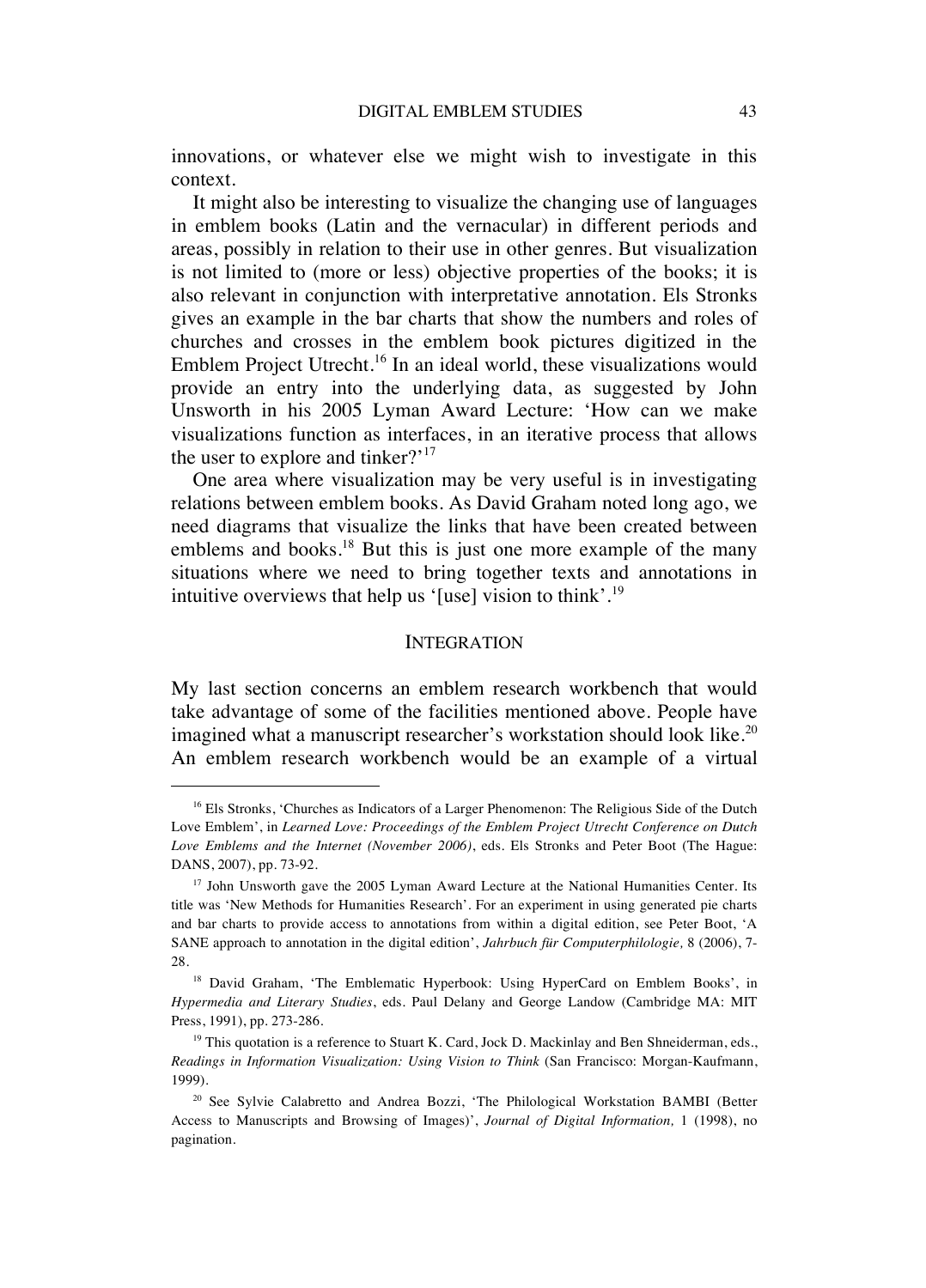research environment, according to M.A. Fraser: 'a framework into which tools, services and resources can be plugged' to facilitate research.<sup>21</sup> Ideally, this environment should be able to work with emblem book collections from multiple sites, though the amount of integration to be achieved between the several components would depend on the facilities available on the individual sites.

Thinking along these lines, what is the functionality that an emblem researcher's workstation should have? I imagine such an application to have a self-configuring margin with multiple panels, and multiple items per panel. One panel would contain functionality for (federated) searches in, for instance, the emblem portal, emblem sites, image databases, dictionaries, prosopographical resources, relevant digital libraries, and bibliographical resources. A mouse-click on a word should be sufficient to start the relevant searches and display their results in the panel. Another panel would display references to literature: literature that discusses the emblem under examination, or the book, or the author; books that have been discussed in relation with this emblem (or book, or author); auction catalogues and book inventories that contain this book.

One of the reasons for which I have mentioned the need for full-text access to secondary literature is precisely to be able to do this: perform automated analysis to determine which studies discuss which books in what context. Yet another panel would suggest objects similar or related to the one being studied: similar emblems, mottoes and pictures, for instance, but also other texts that, for example, use the same quotations. Or again other texts that may use the same vocabulary, or that are conceptually similar, or that have been discussed by others in the same context. Selecting one of the related emblems might open both emblems in the workbench's comparison facility. Still another panel would offer a translation into the user's preferred language, if available, or into one of his secondary languages, if available, or else machine suggestions towards a translation.

One of the more important panels, I imagine, would offer entry into the annotative mesotext surrounding the emblem or work.<sup>22</sup> It would

 <sup>21</sup> M. A. Fraser, 'Virtual Research Environments: Overview and Activity', *Ariadne*, 44 (2005), no pagination. I will only discuss part of the functionality that an emblem research workbench would have to contain: I ignore the need for an authoring tool for (hypertext) documents; the need for reference management; and the need for comparison; and focus on an environment for the study of single books and emblems.

<sup>&</sup>lt;sup>22</sup> For the concept of mesotext, see Peter Boot, 'Mesotext. Framing and Exploring Annotations', in *Learned Love: Proceedings of the Emblem Project Utrecht Conference on Dutch Love Emblems and the Internet (November 2006)*, eds. Els Stronks and Peter Boot (The Hague: DANS, 2007), pp. 211-225.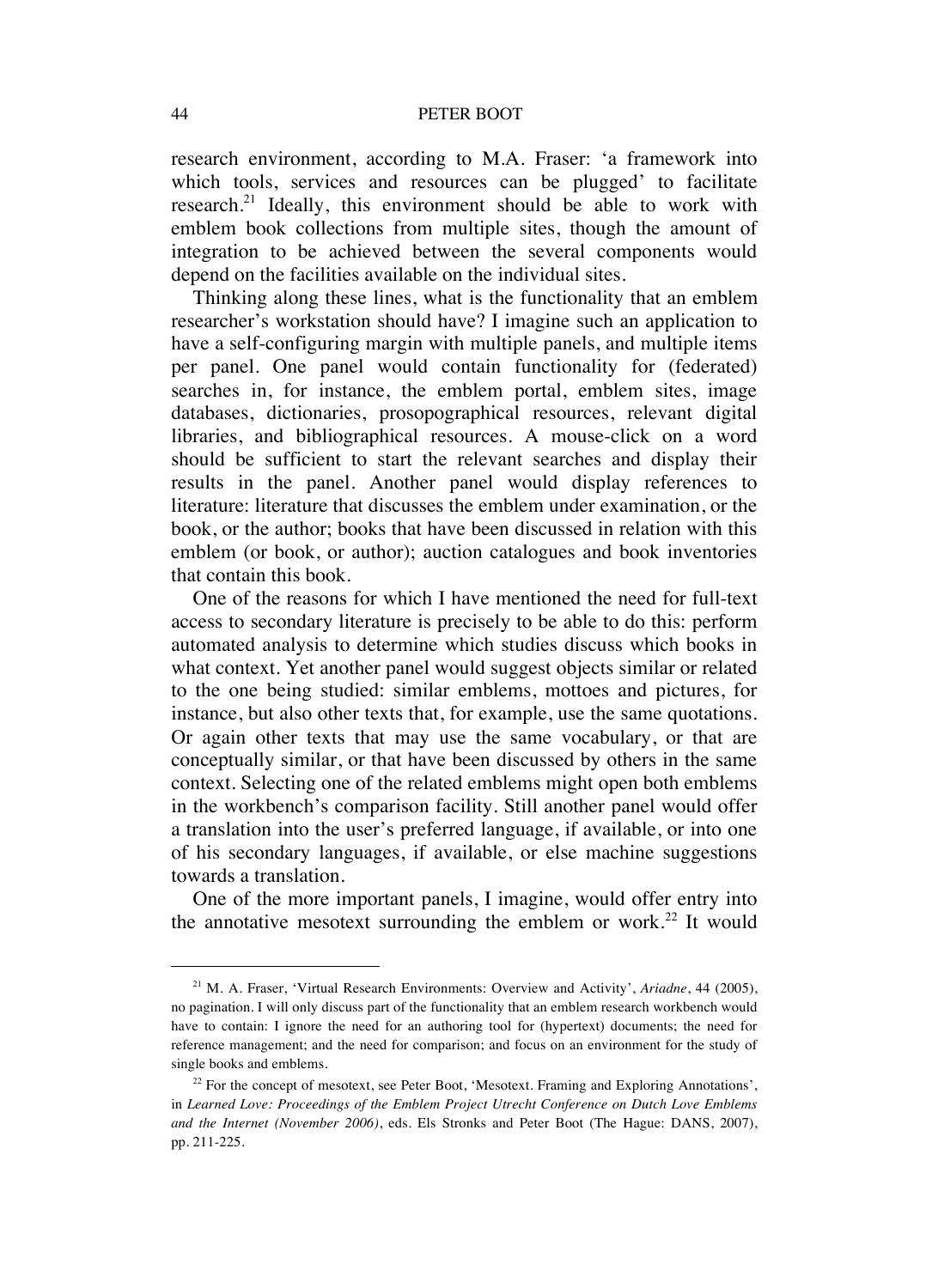display annotations that the researcher and others have made about the emblem in question. It should be possible to filter, group, sort, search and export the annotations here, and have the result displayed in some appropriate visualization. Full annotation functionality would be accessible from this panel, but it should also be possible to use any object in the workbench (word, unit of text, reference to other text, line in a translation, etc.) as a starting-point for creating an annotation.

Other panels might include a panel for launching text analysis tools; a panel for launching visualizations; a panel for defining queries and selections in the book being studied (it would allow for quotations alone to be requested, or just the texts in Latin, or the text fragments with a certain type of annotation made by colleague  $X$ ); a panel that brings up art with similar pictures, etc.

Even though there may be a specific panel for launching visualizations, visualization should not be seen as add-on, as extra functionality, that could also be removed. On the contrary, the output of any search should, where appropriate, be potential input for visualization. A presentation of search results by year should be routinely accompanied by a bar chart showing the number of hits per year, and a filter by author could create a pie chart showing each author's hits. And as discussed in the previous section, these diagrams should be hyperlinked to further searches.

All the items in these panels could be enlarged to fill the whole screen in order to allow more complex queries, the display of further related information, or simply of more results. It should be possible for the user to determine the items to be shown in the panels, both by explicitly stated and by system deduced preference. It should also be possible for the user to add new items to these panels, or to create new panels altogether, and to share these new items and panels with other users. A mouse-click should be sufficient to send the information produced in the panels (or the whole screen) to an email, instant message or whiteboard application for consultation with colleagues, or alternatively, to a hypertext writing environment bundled with the workstation. All panel items should maintain a history of searches and search results that could be restored at will. The state of the environment could be saved across sessions.

Some of the resources accessed by these panels would be large public digital libraries, such as Perseus or the Internet Archive's Text Archive; ideally, the application would work with the user's library (or libraries) in order to be able to access commercial resources for which the library has a licence; and again other resources would be the product